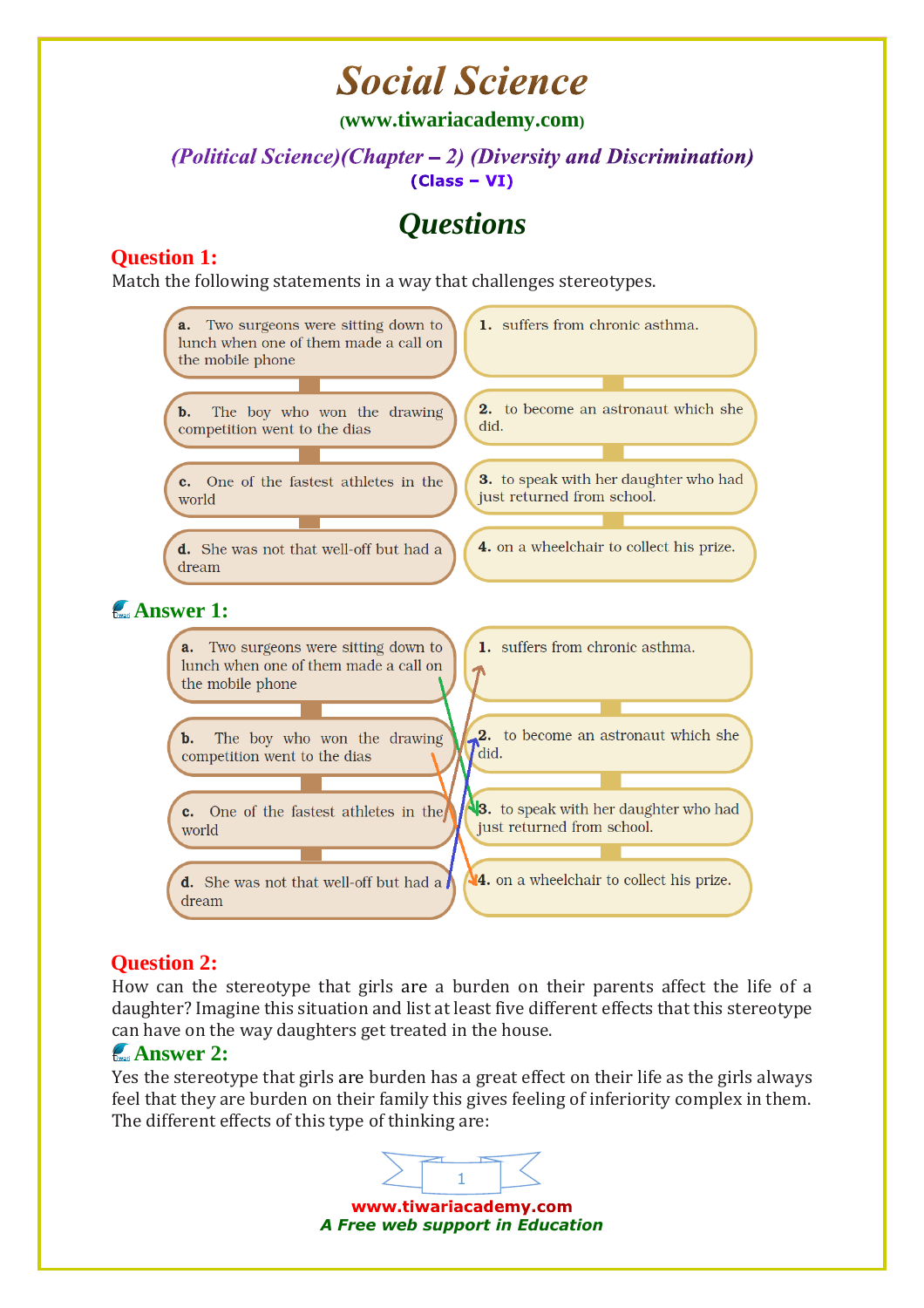# **Social Science**

#### **([www.tiwariacademy.com](http://www.tiwariacademy.com/))**

(Political Science) (Chapter – 2) (Diversity and Discrimination)  $(Class - VI)$ 

- $\triangleright$  The girls always get improper diet.
- $\triangleright$  They are not being sent to school for study.
- $\triangleright$  They have to remain in house and do only household work
- $\triangleright$  They are not allowed to go out to enjoy with friends
- $\triangleright$  They do not get proper love and care from their family.

#### **Question 3:**

What does the Constitution say with regard to equality? Why do you think it is important for all people to be equal?

#### **Answer 3:**

Our Constitution say with regard to Equality:

- $\triangleright$  All are equal in choosing the Kind of work
- $\triangleright$  All are equal to compete for Government jobs
- $\triangleright$  Untouchability is crime and is legally abolished
- $\triangleright$  Everyone has equal rights and opportunities

It is very important for people to be equal as this gives freedom to speak their language, to celebrate their festivals and express them freely

#### **Question 4:**

Sometimes people make prejudiced comments in our presence. We [are](http://www.tiwariacademy.com/) often not in a position to do anything about this because it is difficult to say something right then and there. Divide the class into groups and each group discuss what they could do in one of the following situations:

- **a)** A friend begins to tease a classmate because he is poor.
- **b**) You are watching TV with your family and one of them makes a prejudicial comment about a particular religious community.
- **c)** Children in your class refuse to share their food with a particular person because they think she is dirty.
- **d)** Someone tells you a joke that makes fun of a community because of their accent.
- **e)** Some boys make remarks about girls not being able to play games as well as them.

Discuss in class what the different groups have suggested for the above situations, and also talk about the problems that can come up when raising the issue.

#### **Answer 4:**

- **a)** We should respect the background of others we should tease a person because of his appearance.
- **b**) India is our country and is famous for diversity in religions. We should respect each and every religion and this will be our strength.
- **c)** No one is superior and No one is inferior everyone is a child of God.
- **d)** Our country is rich in different types of communities and every community is having its own language and accent. We should respect them.